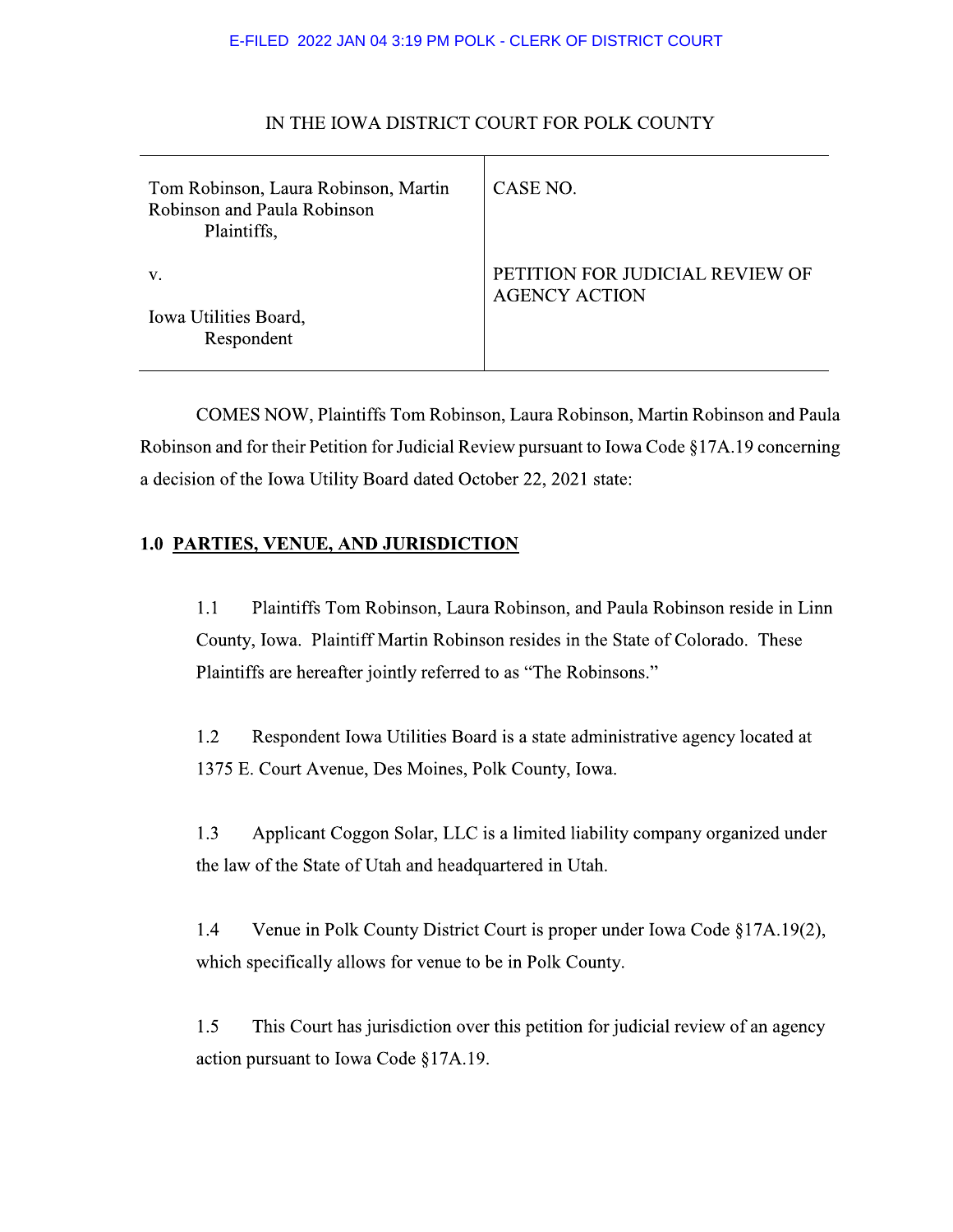## 2.0 <u>NATURE OF AGENCY ACTION</u>

E-FILED 2022 JAN 04 3:19 PM POLK - CLERK OF DISTRICT COURT<br>
2.0 **NATURE OF AGENCY ACTION**<br>
2.1 On March 3, 2021 Coggon Solar, LLC ("Coggon Solar") filed an application<br>
for a Certificate of Public Convenience, Use and Nece

2.2 The Robinsons own agricultural real estate which is located across public roads (approximately 65 feet) from The Coggon Project. Further Tom Robinson, Laura Robinson and Paula Robinson own homes and reside at locations which are also across a public road from The Coggon Project. Further, the Robinsons hold easements for agricultural tile drainage under The Coggon Project. The Robinsons fully and timely informed the IUB of their interest in and objections to The Coggon Project.

2.3 Approximately 70 objections and other comments against the Application were filed by the Robinson and numerous other parties against The Coggon Project.

2.4 The Robinsons requested that the IUB allow them to intervene in the proceedings before the IUB and on July 29, 2021 the IUB granted this request.

2.5 As part of its Application Coggon Solar requested that a public hearing and certain other statutory requirements be waived.

2.6 In their Resistance to the Application the Robinsons specifically requested a public hearing and resisted any waiver of the same.

 $\overline{2}$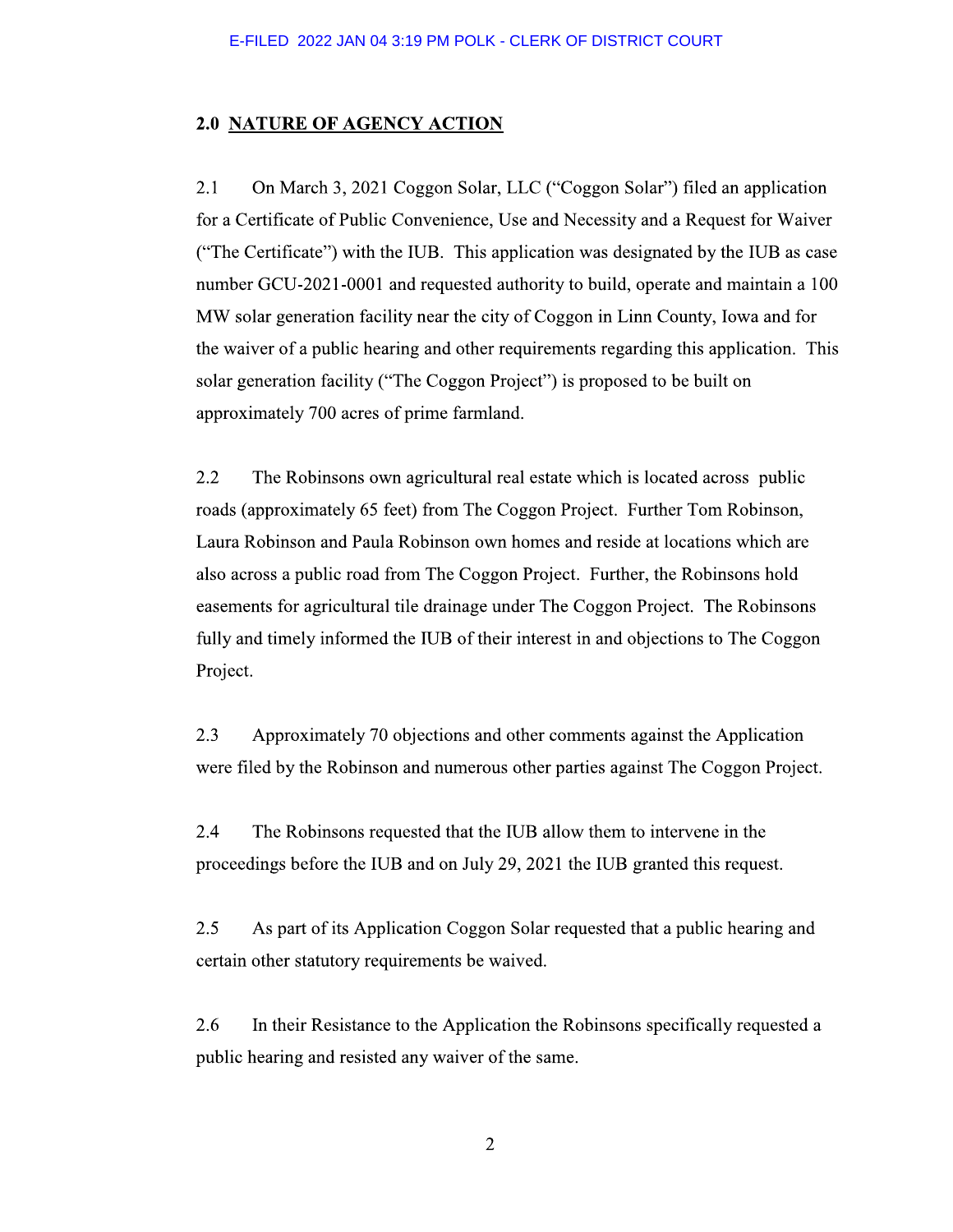$2.7$ On October 22, 2021 the IUB without first holding a public hearing granted Coggon Solar's Application, waived the statutory requirement of holding a public hearing and ordered the issuance of The Certificate.

2.8 The Board's October 22, 2021 order contains numerous factual errors, including the following:

a. The IUB's conclusion that the existing Coggon subdivision does not require upgrades is not factually correct.

b. The IUB's conclusion that the nature of the project is consistent with Iowa's economic development policies is not factually correct.

c. The IUB's factual conclusion that The Robinsons' agricultural drainage easement will not be used, invaded and damaged by The Coggon Project is not factually correct.

2.9 The Board's October 22, 2021 order also contains numerous legal errors and violates the Iowa Code and The Robinsons' constitutional rights as follows:

a. The IUB failed to consider the negative effect of The Coggon Project on the value of the The Robinsons' properties.

b. The IUB failed to consider the negative effect of The Coggon Project on agricultural production.

c. The IUB failed to consider the negative effect of The Coggon Project on the drainage easement interests of The Robinsons.

d. The IUB failed to recognize and protect the drainage easement and other property rights held by The Robinsons and which are protected by the state and federal constitutions.

e. The IUB improperly determined that since eminent domain is not being used to acquire land for The Coggon Project that this eliminated the need to address The Robinsons' concerns and the concerns of other objectors.

f. The failure to hold a hearing in this matter violated Iowa law and the rights of The Robinsons under the Iowa and United States Constitutions.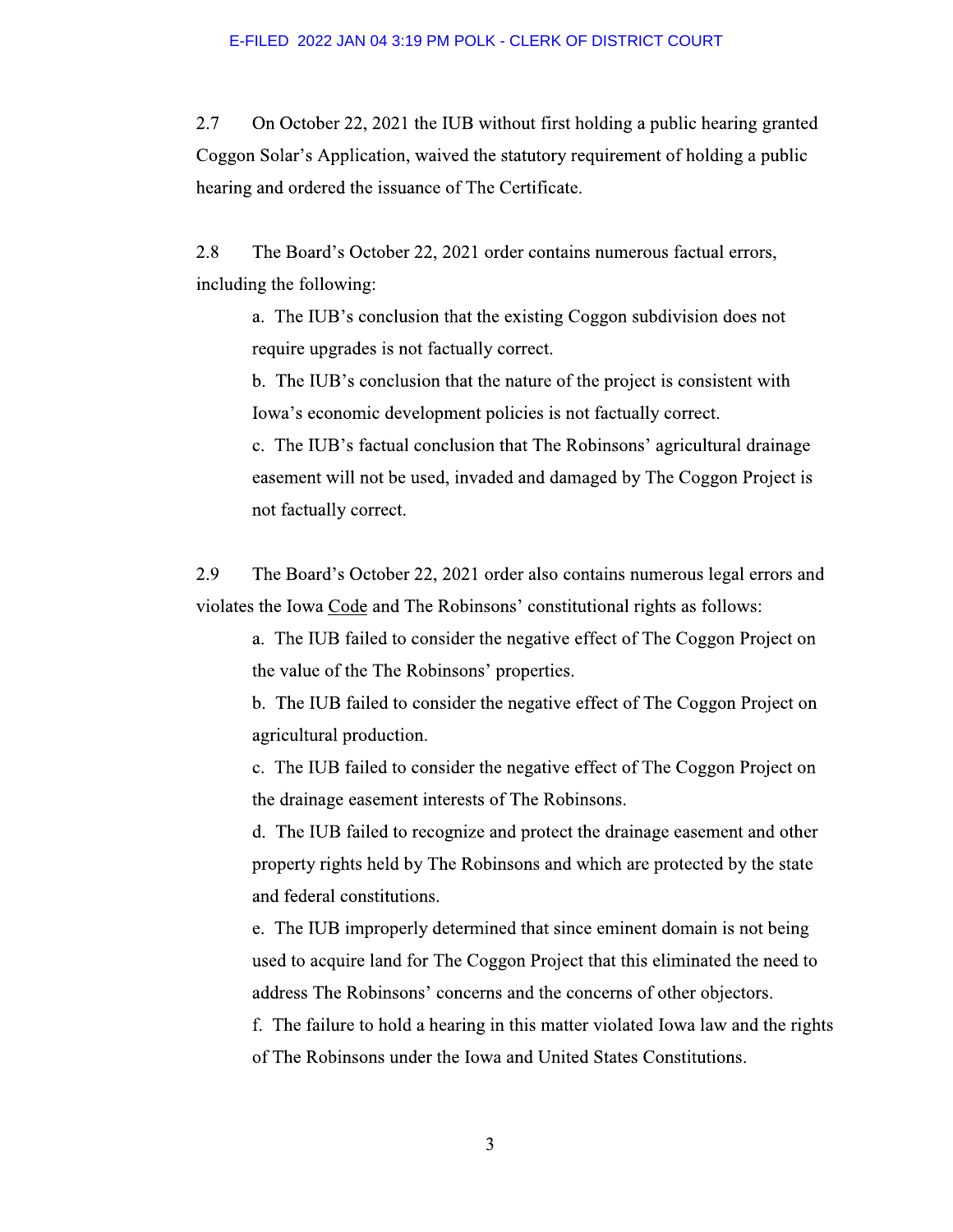g. The IUB's delegation of land use decisions regarding The Coggon Project to Linn County is contrary to the IUB's responsibility under Iowa law. h. The IUB's decision is contrary to the economic development policies of the State of Iowa.

2.10 On the 8th day of November, 2021 The Robinsons filed an Application for Reconsideration with the IUB.

2.11 On the 8th day of December, 2021 the IUB denied this Application for Reconsideration.

2.12 The Robinsons have exhausted their administrative remedies and therefore have appropriately filed this Petition for Judicial Review.

2.13 The relief sought by The Robinsons in this matter includes a judicial determination that The Certificate in this matter be set aside, that an injunction be issued preventing construction and operation of The Coggon Project, that a decision be issued requiring that a public hearing be held before any certificate can be issued and that the IUB properly apply the statutory requirements and protect the constitutional rights and property of The Robinsons.

#### 3.0 GROUNDS ON WHICH RELIEF IS SOUGHT

 $3.1$ The Robinsons seeks judicial review of the Board's final decision on the grounds that it violates the Robinson's constitutional rights, misapplied facts, misapplied the law improperly refused to hold a public hearing, failed to consider the adverse effects of The Coggon Project and failed to apply the required statutory criteria.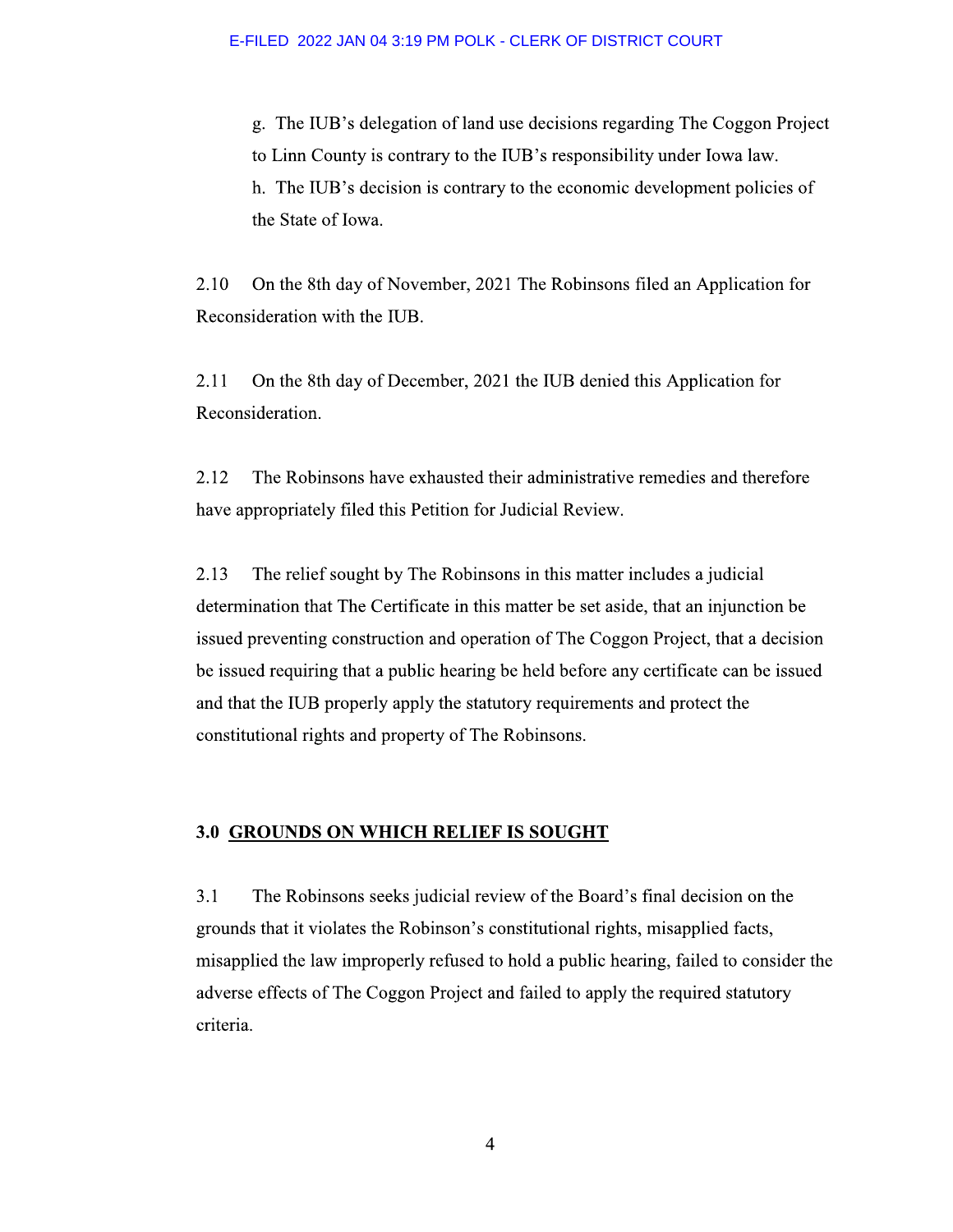#### **4.0 COUNT 1: UNLAWFUL FAILURE TO HOLD A PUBLIC HEARING**

 $4.1$ The Robinsons restate all prior paragraphs.

 $4.2$ Under Iowa Code  $\S17A.9A(1)$  and the IUB's own rules the IUB was required to hold a public hearing in this matter prior to issuing The Certificate.

4.3 Further, the IUB improperly determined that the public interest would not be adversely effected if a public hearing was not held in this matter.

# **5.0 COUNT II: VIOLATION OF THE ROBINSONS'** RIGHTS UNDER OF THE UNITED STATES CONSTITUTION AND THE **STATE OF IOWA CONSTITUTION**

 $5.1$ The Robinsons restate all prior paragraphs.

5.2 The Robinsons are the owners of easements for agricultural drainage across The Coggon Project site.

5.3 The Robinsons have not consented to the use or invasion of their easements as part of The Coggon Project.

5.4 The Robinsons easement has been and will be further damaged by The Coggon Project.

5.5 The Robinsons will also suffer a loss in property values and other adverse effects because of The Coggon Project.

5.6 The above-described invasion and damage to The Robinsons' property constitutes a taking of their property under the Fifth Amendment to the United States Constitution and Article 1, Sections 9 and 19 of the State of Iowa Constitution.

5.7 The failure to hold a public hearing in this matter resulted in a violation of The Robinsons constitutional rights under the due process clauses of Amendment 5 of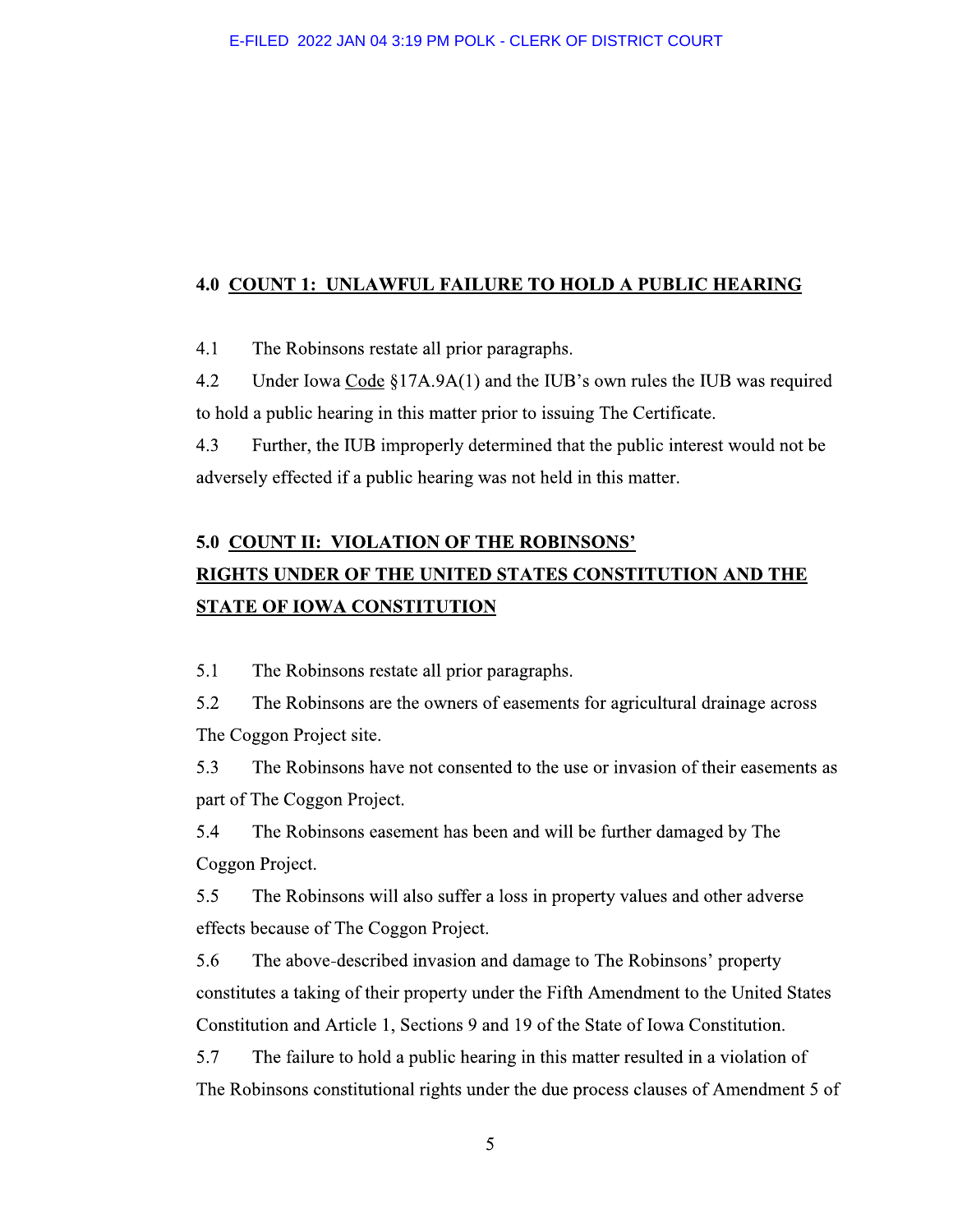the United State Constitution and Article 1, Section 9 and 18 of the Iowa Constitution.

# 6.0 THE IUB FAILED TO PROPERLY CONSIDER AND APPLY THE PROPER STATUTORY AND ADMINISTRATIVE CRITERIA WHEN IT GRANTED **APPROVAL FOR THE COGGON PROJECT**

6.1 The Robinsons restate all prior paragraphs.

6.2 In making its decision to grant The Certificate the IUB failed to consider the proper statutory and administrative requirements.

6.3 Without limitations the statutory and administrative criteria the IUB failed to consider included the following:

a. Code §476A.6 and the economic policies contained in Code chapters 15-16A, inclusive.

b. Failure to consider the adverse effects on The Robinsons' properties.

Under Code §476A.6 and other facts which determine whether a reasonable land use.

c. Failure to consider alternative available sites under 476A.6 (3) and the economics of the same.

d. Failure to consider the adverse impact on The Robinsons' property under I.A.C.  $§199-24.10(2)(b)$ 

e. Failure to consider alternative sites under I.A.C. §199-24.10(2).

f. Failure to consider the loss of agricultural production.